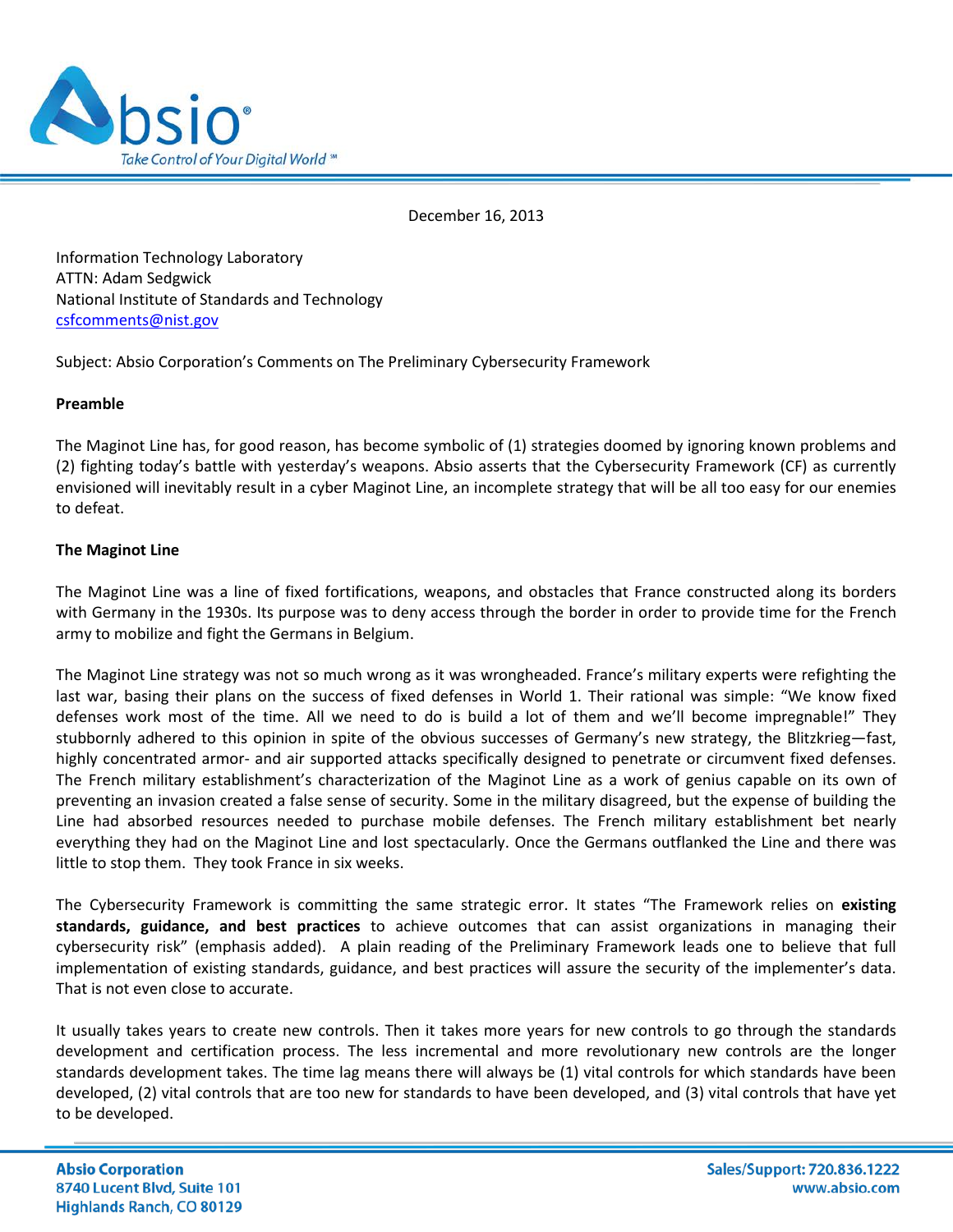To base a defensive strategy solely on number 1, while ignoring numbers 2 and 3 is how Maginot Lines get built.

# **Examples of Known Gaps**

Two examples gaps are (1) data-centric controls and (2) the integration of data-centric controls with environmental controls. Data-centric controls are bound to the data. They are mobile—they go where the data goes. NIST is familiar with data-centric controls and the need for integrating them with controls for which standards have already been developed, but they are not cited in the Framework because they are too new for standards to have been developed. Instead, the Framework only cites environmental controls, that is, controls bound to the environment that contains the data.

Environmental controls include physical controls like tamper-proofing, user authentication, anti-malware software, storage encryption, application whitelisting, firewalls, and many, many more.

Environmental controls are essential but alone they cannot mitigate the insider problem—and data loss is essentially always an insider problem. Whether attackers get inside via a perimeter breach (hacking or phishing, social engineering) or by invitation (Manning, Snowden), it is from the inside that they do their damage.

To illustrate the result of relying solely on the environment controls cited in the Framework, let's walk through an example of current world-class cybersecurity practice using the scenario of provisioning a new notebook computer. The notebook comes out of the box and then you:

- Assign and implement an administrator username and password,
- Encrypt the hard drive,
- Patch the operating system and applications,
- Install anti-virus software,
- Register the machine to the network and user,
- Establish restrictions on what the user can do to change or install applications,
- Provision the machine in your network firewall,
- Configure the computer's software firewall,
- Set up a virtual private network (VPN) connection,
- Incorporate the computer into your data loss prevention system,
- Install and configure device management software,
- Verify that the employee has attended the security policies and procedures class, and
- Meet in person to provision and integrate their biometric access device and computer.

Environmental controls can make penetrating the perimeter or masquerading as an insider more difficult, but by no means impossible. They do little to keep technically-skilled malicious insiders from exfiltrating data, or prevent data loss from lax or socially-engineered insiders. If we have learned anything in the last three decades it is that, despite our best efforts, the perimeter can and will be breached, it is foolish to assume that all trusted insiders are in fact trustworthy, and employees don't always follow the cybersecurity rules.

Data-centric controls operate both within and across environments. The default state of the digital data that the Framework is supposed to help protect is *uncontrolled*, that is, it is freely usable. For example, an exfiltrated Microsoft Word file containing confidential information can be read by anyone with Microsoft Word software or any number of free downloadable readers. Data-centric controls change the default state of digital data to *controlled*.

Controlled data is unusable until the conditions set by the data's owner are met. If a Microsoft WORD document containing confidential information is exfiltrated, data-centric controls make certain that only authenticated users can open the file, and furthermore the owner can inhibit printing, forwarding, copy and paste, and export of the file to an